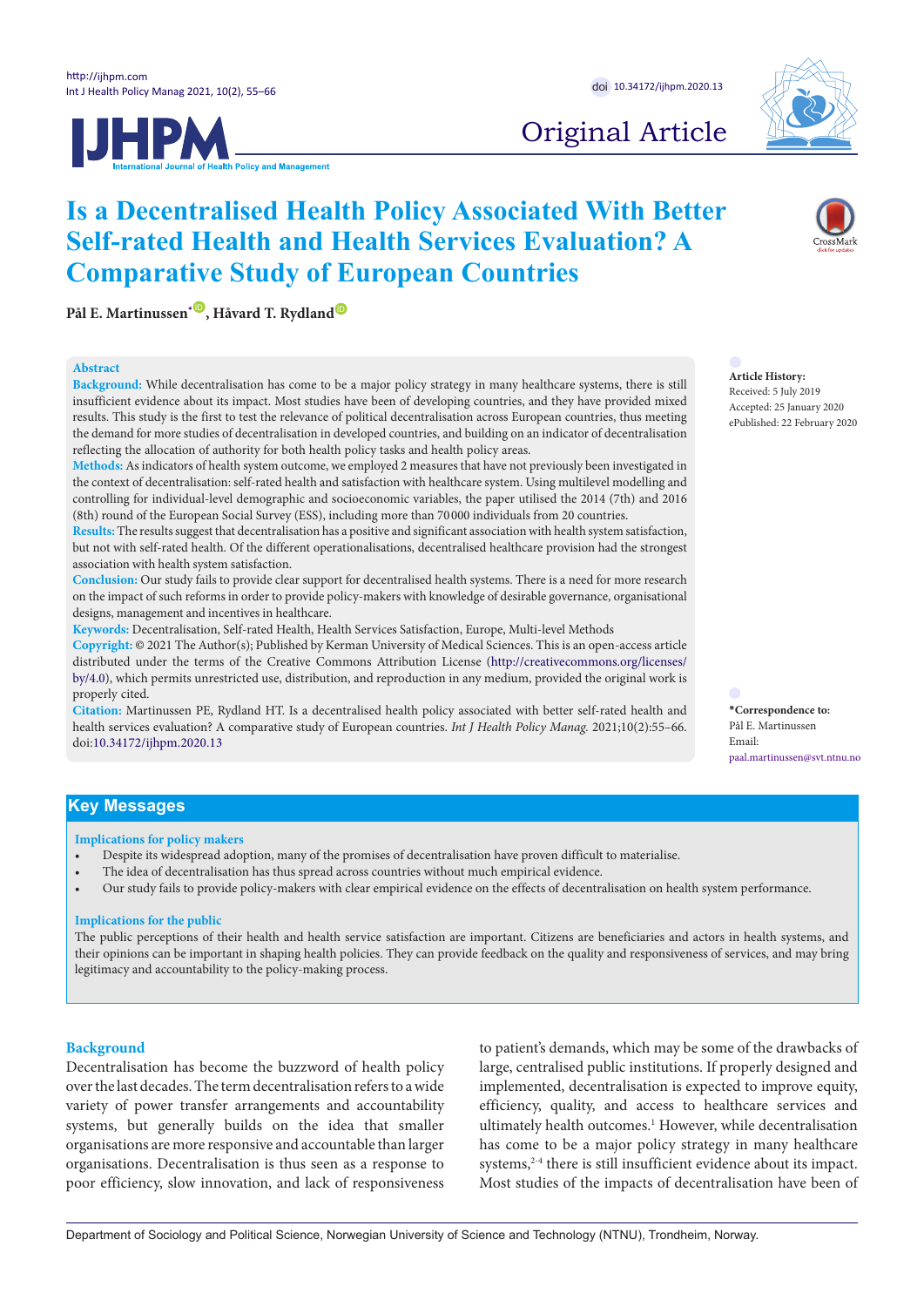low- and middle-income countries (LMICs), and they have provided mixed results. A recent review of the literature concluded that there is no rigorous evidence of the impact of decentralisation on health system performance or outcomes.<sup>5</sup> Another systematic review of decentralisation of health systems in LMICs found that decentralisation of governance, financing and service delivery had positive effects on the system, while the decentralisation of resource management has proven more challenging.<sup>6</sup>

This study investigates the role of decentralisation for health system performance and outcome concentrating on European countries, thus meeting the demand for more studies of decentralisation in developed countries. Building on a measure of the allocation of authority in European health policy proposed by Adolph and colleagues,7 we analyse whether degree of decentralisation is associated with self-rated health and evaluation of health services, while controlling for important individual and country-level determinants, and using the most recent data on Europe available.

The literature on health system decentralisation generally distinguishes between 3 outcome domains: health system actions and inputs (eg, health system budgets and spending); health system performance outcomes (eg, health insurance coverage, availability of appropriate health services/ supplies); and health outcomes (eg, maternal or child health indicators).5 Our study addresses the 2 latter outcome domains: performance and health outcomes. The indicators employed within the *health system performance outcomes* domain typically reflect the effects on governance, access to medicines and equipment, health information systems, human resources, and service delivery.6 In this study, we take a different approach, using instead individual evaluations of a country's health services to reflect health system performance. Public satisfaction with health services is important for several reasons. Citizens are beneficiaries and actors in health systems, and their opinions can be important in shaping health policies. They can provide feedback on the quality and responsiveness of services, and may bring legitimacy and accountability to the policy-making process.<sup>8-10</sup> Measures on satisfaction are increasingly used in international comparisons of health systems. Healthcare satisfaction is an alternative way to measure healthcare quality and performance, and the results are typically used to identify whether a system is performing sufficiently well and to identify areas where it can improve.11 There has consequently been growing interest in measuring satisfaction with the health services and health system performance.11-13 Public satisfaction has therefore emerged as a common measure of health system performance in the literature.<sup>13-19</sup>

The studies on the effects of decentralisation on *health outcomes* have mainly focused on infant mortality rate and post neonatal mortality,<sup>6</sup> thus excluding other relevant indicators of health outcomes. This study focuses on selfrated health, which is untested in the context of healthcare decentralisation. Self-rated health has proved to be a consistently reliable predictor of mortality, and even though variation between population subgroups has been documented, self-rated health often exceeds the reliability

of more objective measures.<sup>19</sup> Self-rated health is affected by several factors, among those vitality, physical function, bodily pain, mental health, role physical, social functioning.20 Looking at the reliability of self-reported morbidity, Dalstra and colleagues<sup>21</sup> found, in a review of socioeconomic differences in chronic conditions, a high degree of accuracy between self-reported conditions and physician-reported medical histories. The few diverging incidents were individuals of low socioeconomic status who underreported certain conditions, with the consequences being that researchers potentially underestimate socioeconomic health inequalities. Also, in a landmark meta-analysis of 27 community studies, Idler and Benyamini<sup>22</sup> found self-rated health to be a significant, independent predictor of mortality in nearly all studies, thereby proving the measure's applicability across different contexts. A large body of literature concerning self-rated health, its determinants, and its outcomes has accumulated from studies conducted throughout the world,<sup>23</sup> and selfrated health is now commonly used as an indicator of health status in welfare and healthcare studies,<sup>24-26</sup> as well as in other research fields.27,28

We used multilevel logistic and ordinary least squares regression analysis on the seventh and eighth rounds of the European Social Survey (ESS) from 2014 and 2016, including approximately 70 000 respondents from 20 countries. The individual-level variables in the analysis included age, gender, economic situation and education. Preliminary intra-class correlation analyses led us to believe that some explanations of variance in the dependent variable were to be found at the country level. We further controlled for healthcare spending at the country level, and a health outcome indicator at the regional level.

## The Argument for Decentralisation

The argument for decentralisation originates from the traditional theory of fiscal federalism. The main assumption is that by allowing a close match between the provision of 'local' public goods and services and citizen's wishes, and a greater experimentation and innovation in the production of these goods and services, both allocative and productive efficiency will increase.<sup>29</sup> The beneficial impact of decentralisation of health services is based on the assumption that it can improve the information of local decision-makers about local circumstances, stimulating prompt and effective responses to local needs, and that it may serve as an effective channel for people to express their preferences. Furthermore, local decision-makers have more opportunities to reduce costs than central managers: they can tailor staff and procedures to the local context, and have more freedom to experiment with alternative ways of doing things and to implement them rather than relying on centrally determined procedures. Decentralisation is thus expected to improve health system performance and outcomes through higher equity, efficiency, quality, and access to healthcare services.<sup>1</sup>

While there are compelling theoretical arguments for devolution of policy-making in health services, decentralisation is however not without its limitations.<sup>30-31</sup> The arguments put forward for centralisation are mainly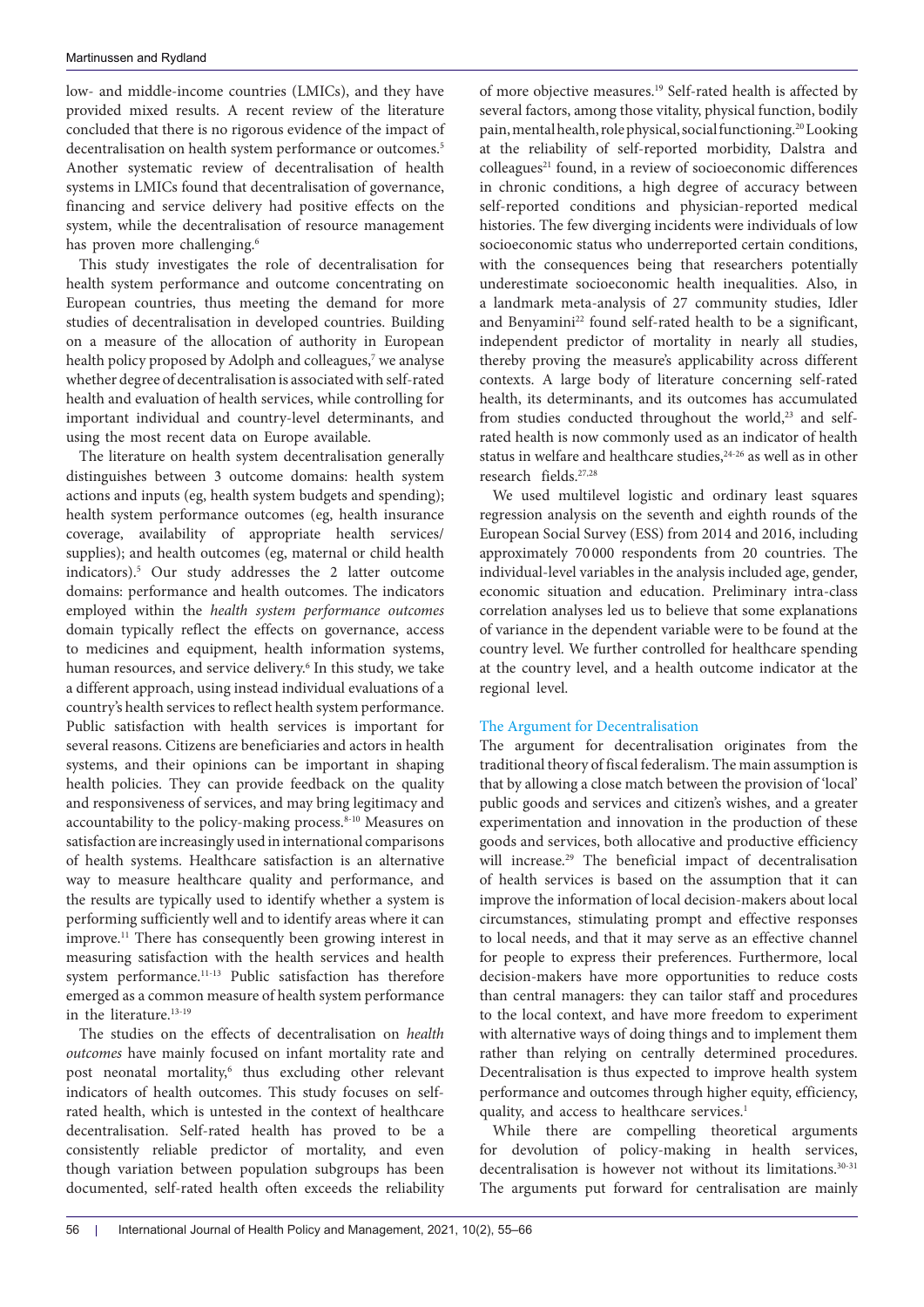economic, and are relevant for healthcare. First, central intervention may be considered necessary to prevent inefficient location of facilities (such as hospitals) by local decision-makers accountable to local electors. Furthermore, centralised healthcare may lead to more efficient pricing of inputs by a single purchaser of healthcare. Centralisation can also prevent local authorities, under pressures to raise their own revenues, from relying on user fees to finance their services or to reduce the coverage of the universal health package. Hence, unless central government coordinates an adequate transfer mechanism from richer to poorer regions, decentralisation may result in increased inequalities in healthcare. Finally, centralisation of health services with important externalities, such as immunisation services, could encourage local decision-makers to "free-ride" on the immunisation status of their neighbours, which could lead to a sub optimal disease protection level provided in the country as a whole.<sup>1,32</sup>

A review of the decentralisation efforts in Europe shows that they consist of a large variety of political, economic, organisational, and legal variants of decentralisation, each supported by its own specific logic.<sup>33</sup> The health-related powers of these decentralised bodies ranges from nearly independent decision-making to serving as little more than administrative paper-processors for the national government, and the decentralised bodies themselves may be publicly operated institutions (tax-funded countries), not-for-profit private bodies (sickness funds in social health insurance countries), or profit-making companies listed on the stock exchange. Although decentralisation has been widely implemented in health systems, there is consequently little agreement about how to define it or the outcomes it should produce.

## Evidence on the Effect of Decentralisation in Healthcare

The literature on the impact of decentralisation in healthcare has almost exclusively dealt with LMIC. Two recent systematic reviews of the research field show that previous studies have investigated a great variety of quantitative indicators on the effects of decentralisation, such as governance, financing, access to medicines and equipment, health information systems, human resources, service delivery, utilisation of health services, infant or post-neonatal mortality and health insurance coverage.5,6 Given that our focus in this study is on health system performance and outcomes, we consequently limit our literature review to those 2 dimensions.

The literature on *health outcomes* has mainly measured decentralisation in fiscal terms, as the proportion of total expenditure or revenue accounted for by sub-national governments, and using infant mortality rate as the outcome measure.5 In general, the evidence indicates a beneficial impact of fiscal decentralisation on population health.<sup>1,32</sup> Habibi et al<sup>34</sup> studied 23 Argentinian provinces over a 25year period (1970-1994), and the results suggested that fiscal decentralisation reduced intraregional disparities and increased levels of human development (ratio of students enrolled in secondary school per one thousand primary students and infant mortality rate). Using a panel data set

of 29 Chinese provinces from 1980 to 1993, Yee<sup>35</sup> concluded that fiscal decentralisation had been beneficial to mortality rates (and local expenditure on health). Also building on data from Chinese provinces, Jin and Sun<sup>36</sup> used a panel data set for the period 1980-2003 to investigate the impact of fiscal decentralisation on infant mortality rate. Controlling for number of medical beds and doctors per 10 000 persons, they found that, contradictory to the predictions made by the conventional theories, fiscal decentralisation had generated an overall adverse impact on the infant mortality rate in China. Furthermore, Asfaw et al<sup>37</sup> studied the impact of fiscal decentralisation on rural infant mortality rates in India between 1990 and 1997. Also controlling for real per capita income and percentage of literate women, the results showed that fiscal decentralisation played a statistically significant role in reducing rural infant mortality rate and that the effectiveness of fiscal decentralisation can be affected by other complementary factors such as the level of political decentralisation. A recent contribution from Samadi et al<sup>38</sup> that used panel data from Iran between 2007 and 2010 found that fiscal decentralisation in the health sector had a negative impact on under-five mortality and fiscal decentralisation in provincial revenues a positive impact. The study also controlled for physician density, hospital bed density, Gini coefficient, unemployment rate and urbanisation.

In a rare study of a Western country, Cantanero and Pascual<sup>39</sup> used a panel of Spanish regions for the period 1992-2003 to explore the impact of fiscal decentralisation on infant mortality rates and life expectancy. Their model also included real per capita income, acute care beds (density per 1000 population) and general practitioners (density per 1000 population), and the results suggested that fiscal decentralisation was associated with lower infant mortality rates and greater life expectancy. In another study, Rubio and colleagues<sup>32</sup> used panel data of the highly decentralised Canadian provinces during the period 1979 to 1995 to investigate the impact of fiscal decentralisation on infant mortality. Health decentralisation was defined as the proportion of sub-national health spending over total health expenditure, and the analysis included control variables to account for social capital (education), needs (low birth weight) and maternal tobacco consumption. The results indicated that fiscal decentralisation had a positive and substantial influence on the effectiveness of public policy in improving a population's health over the period studied.

Few studies have included cross-country analyses of the relationship between decentralisation and health outcomes. A rare exception is Robalino et al,<sup>40</sup> who used a panel of LMICs covering the period 1970-1995 to study the effect of fiscal decentralisation on infant mortality rates, while also controlling for gross domestic product per capita, ethnolinguistic fractionalisation, corruption and political rights. The study found that higher fiscal decentralisation was consistently associated with lower mortality rates, and that benefits of fiscal decentralisation are particularly important for poor countries. A study by Rubio et al<sup>1</sup> introduced an improved measure of fiscal decentralisation that grouped taxes according to the level of discretion entitled to local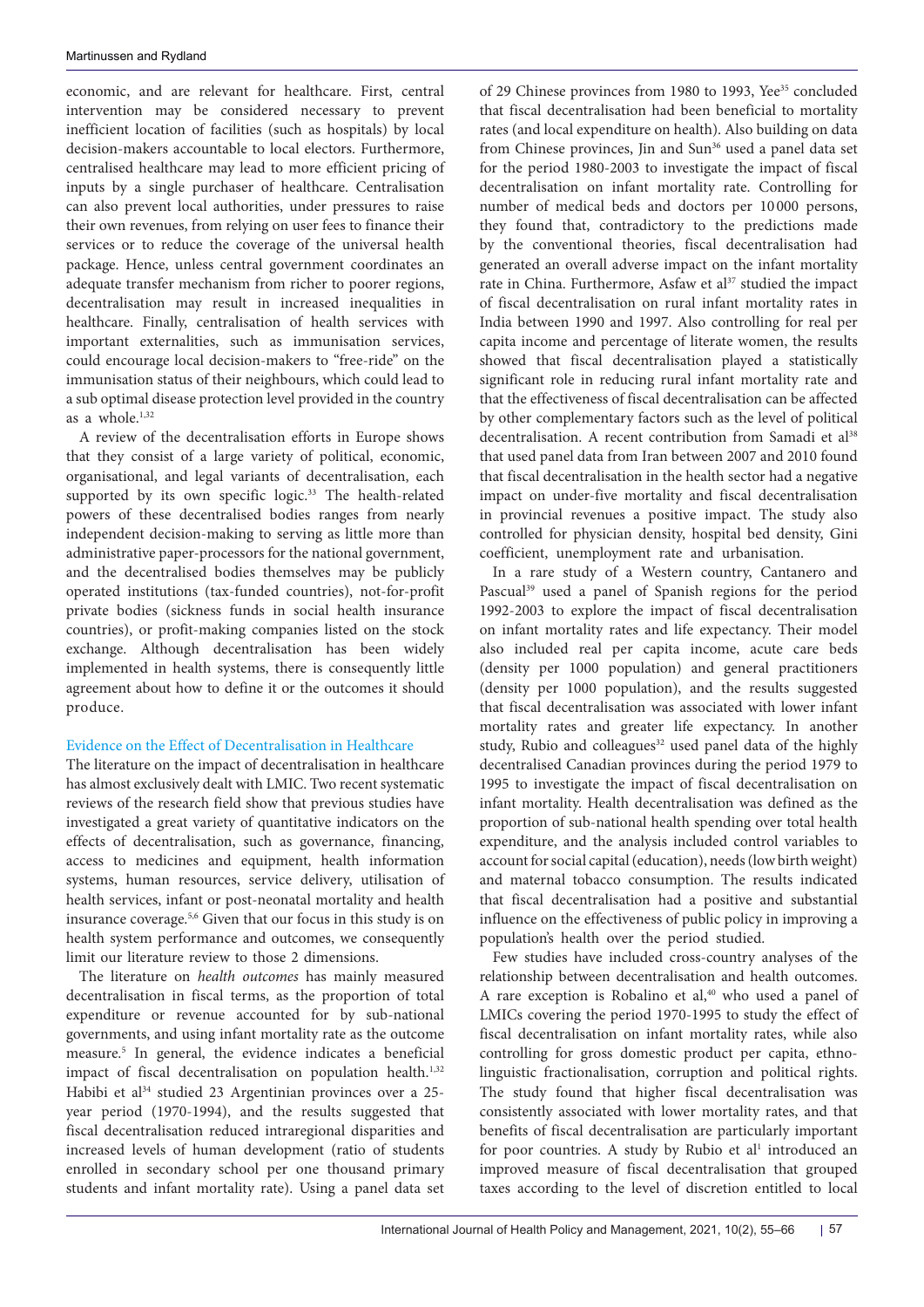governments, thus reflecting better the existence of autonomy in the decision-making authority of lower tiers of government, which is a crucial issue in the decentralisation process. Also, contrary to much of the previous literature, the study investigated the impact of decentralisation on health outcomes in developed countries by using a panel of 19 Organisation for Economic Co-operation and Development (OECD) countries from 1965 to 2001. Health outcome was measured through infant mortality, and control variables included the level of medical care inputs (number of doctors per 1000 population), gross domestic product per capita, educational level and consumption of alcohol and tobacco. The results showed that fiscal decentralisation had a substantial and positive effect on health outcomes over the period studied, and that conventional measures of decentralisation tend to over-estimate the magnitude of the effect.

The studies addressing *health system performance outcomes* have employed a far more varied selection of decentralisation indicators, also covering aspects such as the timing of decentralisation,<sup>41,42</sup> the adoption of a decentralisation framework<sup>43,44</sup> and the degree of mobilised health resources<sup>45,46</sup> in addition to the usual fiscal autonomy constructs. A study based on repeated cross-sectional individual data from Tanzania investigated the timing of decentralisation on utilisation of skilled birth attendants, and found a harmful effect among wealthy population groups and a beneficial effect among the poor population.42 In a similar study based on Indonesian data, Hodge et al<sup>41</sup> also documented both beneficial and harmful effects: the probability of delivering birth at a health facility increased after the implementation of decentralisation, while regional disparity increased. Faguet and Sánchez $47$  used longitudinal data from Colombian municipalities in the period 1993-2004 to document a positive impact of fiscal decentralisation on change in the poor population covered by public health insurance. Another study examined the impact of decentralisation on childhood immunisation, using a time-series data set of 140 LIMCs in the period 1980-1997.<sup>44</sup> The study documented different effects of decentralisation in LMICs: decentralised low-income countries had higher coverage rates than centralised low-income countries, while the reverse effect was observed for the middle-income countries. Also investigating immunisation status among children, Maharani and Tampubolon<sup>46</sup> found no effect of fiscal decentralisation in a study based on cross-sectional individual data from Indonesia. A further study based on data from Indonesia found that fiscal decentralisation was associated with higher outpatient healthcare utilisation rates.45

Several controversies and gaps thus remain in the study of the impacts of decentralisation on health system performance and outcomes. First, a large majority of the literature has focused on developing countries. Given how decentralisation has emerged as a major health policy also in Europe, it is surprising how few studies that have evaluated decentralisation in European countries.

Secondly, most studies have used panel data from provinces from a single country as the unit of analysis. This approach has typically involved province-level fixed effects models or

general cross-sectional linear regression. Only a few studies<sup>1,40</sup> have employed cross-country comparisons, or focused on developed countries.<sup>1</sup> No previous studies have utilised a multilevel design, enabling controls for how both important individual- and country-level characteristics influence health system outcomes.

Third, the favoured health outcome indicators have been mortality rates, infant mortality, low birth weight and life expectancy, while the performance measures have included fiscal autonomy constructs and various attempts to reflect the timing, adoption and degree of decentralisation. As argued above, the concepts of self-rated health and health service evaluation have several advantages, and studies employing these as indicators of health system performance and outcome should therefore supplement the studies that have used the more common indicators.

Our study adds to the research field by attempting to fill some of these gaps. To date, no studies have used multilevel analysis to examine the relationship between decentralisation and health system performance measured by self-perception of health status and patient satisfaction. In the following we outline a multilevel model to investigate how decentralisation is associated with self-rated health and health services evaluation, while controlling for important individual and country-level determinants, and using the most recent data on Europe available.

## **Methods**

We used the seventh and eighth wave of the ESS as our main data source. Approximately 70 000 respondents from 20 countries and 44 country-year groups were included in our final models.<sup>48</sup> Response rates varied from  $\sim$ 30% to  $\sim$ 70%, overall similar to previous rounds of the survey (for more information particularly on ESS7, see Eikemo et al<sup>49</sup>). Country level data was collected from OECD health statistics<sup>50-52</sup> and the Health in Transition (HiT) series from the European Observatory on Health Systems and Policies.<sup>53</sup> The ESS datafile also included regional level data collected from Eurostat. Data is weighted using a combined design and sample weight, adjusting for both the probability of being included because of sampling design and the number of respondents from each country. In the following, dependent and independent variables are presented; descriptive statistics of these can be found in [Tables 1](#page-4-0) and [2](#page-5-0).

## Dependent Variables

We employed 2 dependent variables in the analyses. First, we used a variable where respondents were asked to report *the general state of their health*, using a scale from 1 to 5. The variable is slightly skewed, since a majority of the respondents have responded 3, 4 or 5, and was therefore dichotomised, with responses 'bad' and 'very bad' coded as 0 and responses 'fair,' 'good' and 'very good' coded as 1. Although the use of the dichotomous version and the original 5-point variable returns quite similar results, tests show that the assumption of homoscedasticity is violated with the 5-point variable, which means that a logistic approach should be employed.

The second variable builds on a question where respondents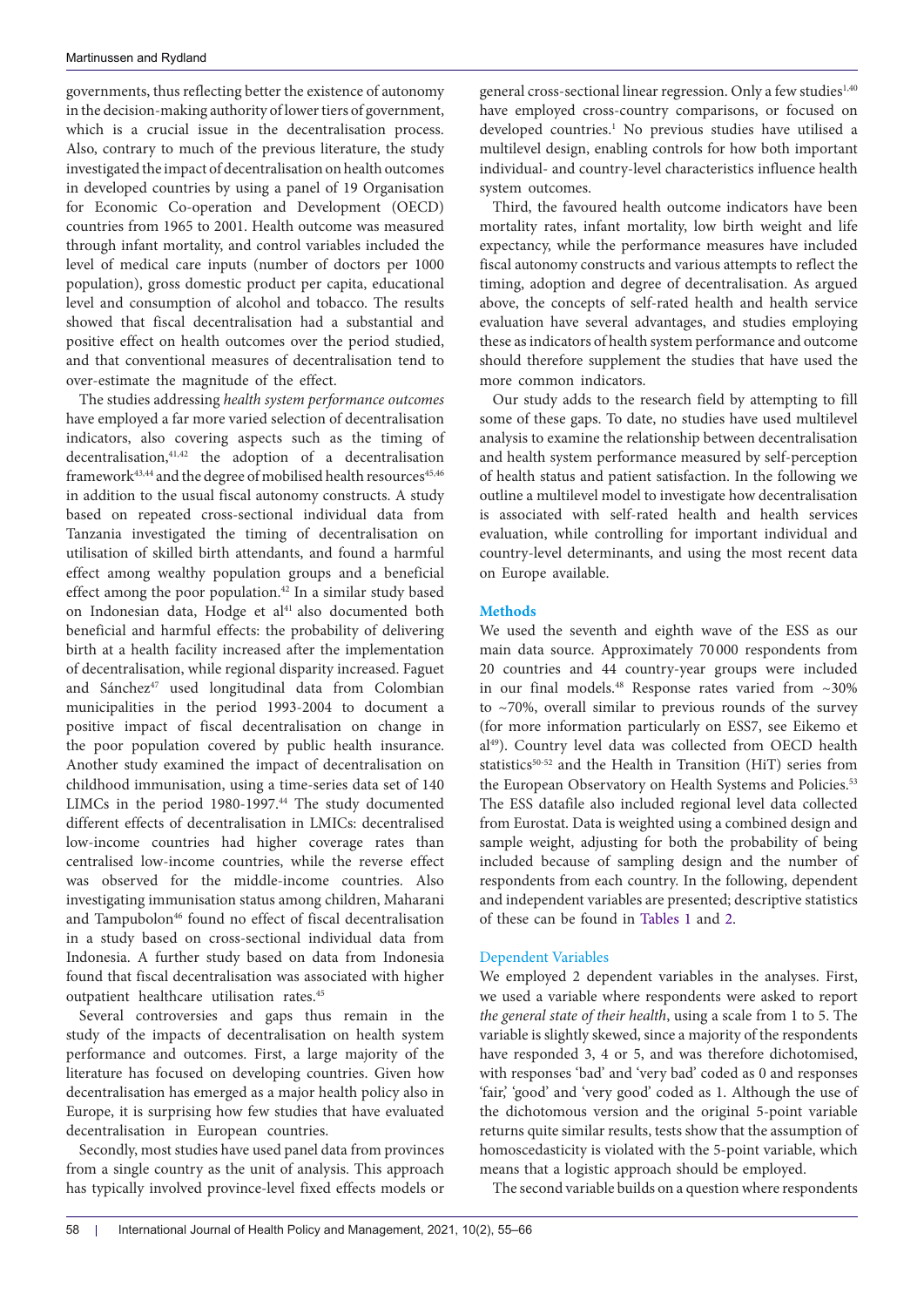were asked what they think overall about *the state of health services* in their home country nowadays, using a scale from 0 ('extremely bad') to 10 ('extremely good'). Answer categories 'refusal,' 'don't know,' and 'no answer' were coded as items missing; the variable was otherwise kept as is.

#### Main Explanatory Variable: Decentralisation

We based our measure of decentralisation on the work of Adolph et al.<sup>7</sup> They used the peer-reviewed HiT series of country profiles of the European Observatory on Health Systems and Policies $[1]$  to classify the allocation of authority for health policies in 28 European countries. This measure classifies policies along 2 variables: the first variable divides health policies into 5 tasks (framework legislation, implementation legislation, finance, provision and regulation), while the second variable designates 4 health policy areas (pharmaceuticals, primary care, secondarytertiary care, and public health). The indicator coded the primary allocation of authority – to the central state, the region, or localities – for each of the 16 policy task-area combinations. We employed their classification of the policy tasks provision, implementation, and finance in the policy areas public health, secondary/tertiary healthcare, and primary healthcare. Countries were given the score of 2 on the decentralisation index if authority was located at the local or regional level for all 3 policy tasks and all 3 policy areas. First, we constructed 6 task- and area-specific variables, all ranging from 1 to 3; for example, a country was given the score 3 on the decentralised healthcare provision variable if the provision of public health, secondary/tertiary healthcare,

<span id="page-4-0"></span>

| Table 1. Descriptive Statistics, Country Level |
|------------------------------------------------|
|------------------------------------------------|

and primary healthcare all were decentralised. Second, we constructed an overall decentralisation index where countries were given the score of 0 if authority of all tasks and areas was located on the state level. Intermediate countries with a mix of centralised and decentralised health policy authority were given the score of 1. Some of our study countries were not included in Adolph and colleagues' article: in these cases we assessed the relevant HiT profiles. An overview of the country-level variables is displayed in [Table 1.](#page-4-0)

## Control Variables, Individual Level

Variables measuring individual features function as control variables, and have the following characteristics. *Age* is a numerical variable, which was entered into the models as a mean centred and a squared term. This was done to account for curve-linearity and remove outliers with ages below 20 or above 79. *Gender* is a dichotomous variable, where women were given the value 1. Two measures of socio-economic background were included. *Highest completed education level* (primary, secondary, or tertiary, with the latter as reference category) was measured using the International Standard Classification of Education. In addition, *financial strain* measured whether respondents are coping or living comfortably on present income (coded 0), or whether they find it 'difficult' or 'very difficult' (coded  $1$ )<sup>[2]</sup>.

#### Control Variables, Regional Level

Since decentralisation is a concept that is fundamentally related to health at the regional level, a regional measure of *life expectancy* was included. This is the mean number of

|                 | Provision      | Implement      | Finance      | <b>Public Health</b> | <b>Secondary/Tertiary Care</b> | <b>Primary Care</b> | Index          | PHE  |
|-----------------|----------------|----------------|--------------|----------------------|--------------------------------|---------------------|----------------|------|
| Austria         | 3              | 3              | $\mathbf 0$  | $\overline{2}$       | $\overline{2}$                 | $\overline{2}$      | $\mathbf{1}$   | 3.76 |
| Belgium         | 3              | 3              | $\mathbf 0$  | $\overline{2}$       | $\overline{2}$                 | $\overline{2}$      | $\mathbf 1$    | 3.59 |
| Czech Republic  | $\mathbf{1}$   | $\mathbf{1}$   | $\mathsf{O}$ | $\mathsf{O}\xspace$  | $\mathbf{1}$                   | $\mathbf 0$         | $\mathbf{1}$   | 2.01 |
| Denmark         | 3              | 3              | 3            | 3                    | 3                              | 3                   | $\overline{2}$ | 4.02 |
| Estonia         | $\overline{2}$ | $\mathbf 0$    | $\mathbf{0}$ | $\mathbf{1}$         | $\mathbf{1}$                   | $\pmb{0}$           | $\mathbf{1}$   | 1.34 |
| Finland         | 3              | 3              | 3            | 3                    | 3                              | 3                   | $\overline{2}$ | 2.96 |
| France          | 3              | $\mathbf 0$    | $\mathbf 0$  | $\mathbf{1}$         | $\mathbf{1}$                   | $1\,$               | $\mathbf{1}$   | 3.49 |
| Germany         | $\overline{2}$ | 3              | $\mathbf 0$  | $\overline{2}$       | $\overline{2}$                 | $\mathbf 1$         | $\mathbf{1}$   | 4.33 |
| Hungary         | $\overline{2}$ | $\mathbf{0}$   | $\mathbf 0$  | $\mathsf{O}\xspace$  | $\mathbf{1}$                   | $\mathbf{1}$        | $\mathbf{1}$   | 1.23 |
| Ireland         | 0              | $\mathbf 0$    | $\mathbf 0$  | 0                    | 0                              | $\mathsf 0$         | $\mathbf 0$    | 3.61 |
| Italy           | 3              | $\overline{3}$ | 3            | 3                    | 3                              | 3                   | $\overline{2}$ | 2.51 |
| Lithuania       | 3              | $\mathbf 0$    | $\mathbf 0$  | $\mathbf{1}$         | $\mathbf{1}$                   | $\mathbf{1}$        | $\mathbf{1}$   | 1.17 |
| The Netherlands | $\mathbf{1}$   | $\mathbf{1}$   | $\mathbf{1}$ | 3                    | $\mathbf 0$                    | $\pmb{0}$           | $\mathbf{1}$   | 4.29 |
| Poland          | $\overline{2}$ | $\mathbf 0$    | $\mathbf 0$  | $\mathbf{1}$         | 0                              | $1\,$               | $\mathbf{1}$   | 1.15 |
| Portugal        | $\mathbf 0$    | $\mathbf 0$    | $\mathsf{O}$ | $\mathbf 0$          | $\mathbf 0$                    | $\mathbf 0$         | $\mathbf 0$    | 1.73 |
| Slovenia        | 0              | $\mathbf 0$    | $\mathbf 0$  | 0                    | 0                              | $\mathsf 0$         | $\mathbf 0$    | 1.90 |
| Spain           | 3              | 3              | 3            | 3                    | 3                              | 3                   | $\overline{2}$ | 2.18 |
| Sweden          | 3              | 3              | 3            | 3                    | 3                              | 3                   | $\overline{2}$ | 4.31 |
| Switzerland     | $\overline{2}$ | $\overline{2}$ | $\mathsf{O}$ | $\mathsf{O}\xspace$  | $\overline{2}$                 | $\overline{2}$      | $\mathbf{1}$   | 4.61 |
| United Kingdom  | 3              | 3              | 3            | 3                    | 3                              | 3                   | $\overline{2}$ | 3.16 |

Abbreviation: PHE, public health expenditure in US\$1000 per capita.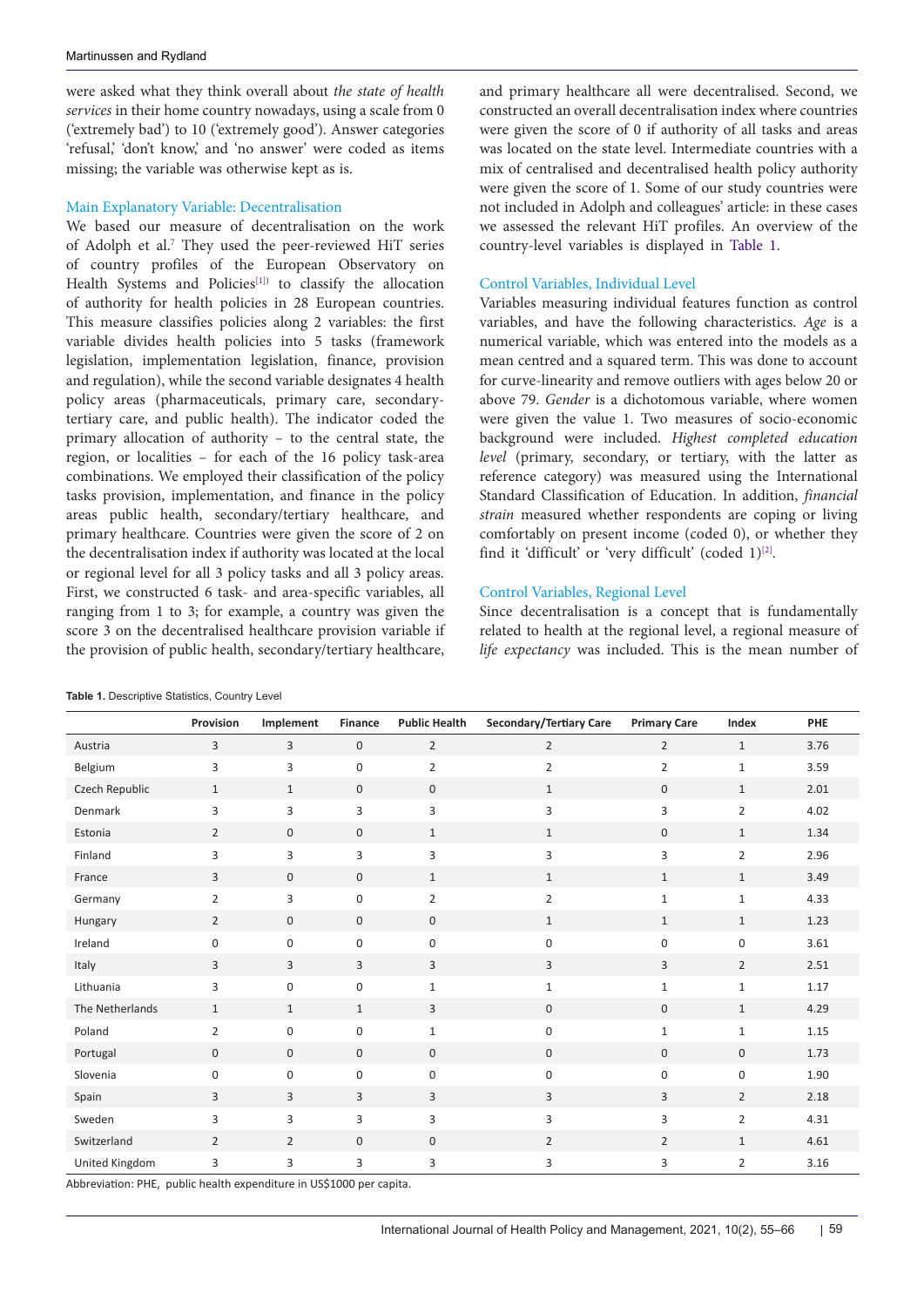years a person in each region is expected to live at age less than one year. The regional level is the highest level below the 'national' level, NUTS 1 (nomenclature d'unités territoriales statistiques – an EU standard for administrative diversions within countries) where available. The variable was gathered from Eurostat and prepared by ESS.

### Control Variables, Country Level

At country level we controlled for *healthcare financing*, which was measured as public health expenditure in US\$1000 per capita (the natural logarithm was used in the model). This variable reflects the interventionist power of the state in the field of healthcare.<sup>18</sup> The data was gathered from OECD Health Financing Statistics.<sup>50</sup> An emphasis on public spending is expected to influence self-rated health and overall healthcare satisfaction positively. Obviously, there are a number of other country-level factors that could potentially affect the relationship between decentralisation and satisfaction/ self-rated health. A rule of thumb in multilevel modelling suggests 10 observations per included variable, and given that the number of countries in our data was limited to 20, we did not add any additional country-level control variables. However, in sensitivity analyses (see [Supplementary file 1](#page-9-2), Tables S1-S8) we included additional country-level control variables reflecting out-of-pocket spending on healthcare (as a percentage of total health expenditure), healthcare provision (measured as general practitioners per 1000 inhabitants), and access regulation (an index adopted from Wendt et al54). Finally, we also added a survey wave dummy-variable to the analysis, in order to control for shared trends on the dependent variables.

## Multilevel Modelling

We used multilevel regression analysis with the presumption that our cross-country data is nested: individual respondents in regions, which are further nested in countries. This means that variables and residuals are located at 3 levels: individual, regional, and country-level. For models with self-rated health as the dependent variable, we used a logistic regression model; for models with health system satisfaction, we used standard linear mixed-effects models. We first estimated an empty 'baseline' model without independent variables, in order to calculate the intra-class correlation of the dependent variable.

<span id="page-5-0"></span>

|  |  |  | Table 2. Descriptive Statistics, Individual Level |  |  |  |
|--|--|--|---------------------------------------------------|--|--|--|
|--|--|--|---------------------------------------------------|--|--|--|

| Variable                        | Distribution/Mean | <b>SD</b> | Min-Max                      |
|---------------------------------|-------------------|-----------|------------------------------|
| Self-rated health (good)        | 92.3%             | 0.90      |                              |
| Satisfaction with health system | 5.63              | 2.47      | $0 - 10$                     |
| Age                             | 49.7              | 18.5      | 14-112                       |
| Gender (woman)                  | 52.9%             |           |                              |
| Primary education               | 27.6%             |           |                              |
| Secondary education             | 50.1%             |           |                              |
| Tertiary education              | 22.4%             |           |                              |
| <b>Financial strain</b>         | 20.5%             |           | $\qquad \qquad \blacksquare$ |
| N                               | 71868             |           |                              |

Approximately 5% of the total variance in self-rated health is attributable to the country-level, and the corresponding figure for health system satisfaction is around 21%. The corresponding figures for region-level variance were 1% and 3%. Next, we added the individual-, regional-, and countrylevel variables, resulting in a total of 7 models in addition to the baseline: decentralised provision, implementation, financing, public health, secondary/tertiary healthcare, primary healthcare, and finally the decentralisation index.

In addition, we performed several sensitivity tests, including models using the original 5-point self-rated health variable, and expanding models stepwise with the regional and country level control variables. We also estimated our models with fixed effects for regions in order to control for regional variation that was not picked up by the region-level life expectancy variable. As this did not change our results, we have chosen not to present these results here.

## **Results**

The results indicate that no operationalisations of decentralisation had significant associations with respondents' self-rated health ([Tables 3](#page-6-0) and [4](#page-7-0)). Sensitivity analyses controlling for out-of-pocket spending, healthcare provision, and access regulation returned similar results, as did models using linear multilevel regression on the original 5-point self-rated health variable. However, several indicators of decentralisation showed significant, positive associations with health system satisfaction. Decentralised provision of healthcare was associated with a 0.4 increase in health system satisfaction. Decentralisation of a task related to secondary or tertiary healthcare was associated with a 0.3 increase in satisfaction. Finally, intermediate or high levels of overall healthcare decentralisation, measured by the index, was associated with increased satisfaction by respectively 1.3 and 1.1 points. Additionally, in our sensitivity analyses, also decentralised healthcare implementation, public healthcare, and primary healthcare returned significant associations with healthcare satisfaction.

Turning to the control variables at individual level, we found that high age, female gender, low education, financial strain, and hampering health problems was negatively and significantly associated with both self-rated health and health system satisfaction. At the regional level, the associations between life expectancy and the dependent variables were without statistical significance in the final models, but were significantly associated with self-rated health in sensitivity analyses where public health expenditure was left out of the model. The expenditure measure at the country level had no significant associations with self-rated health but was positively and significantly associated with health system satisfaction in all models except for the implementation model.

We assessed model fit by studying reductions in unexplained variance from the baseline to the full models. For self-rated health, approximately 7% of variance was located at the country level in the baseline model; for the models included in [Table 3](#page-6-0), this figure was approximately 3%, with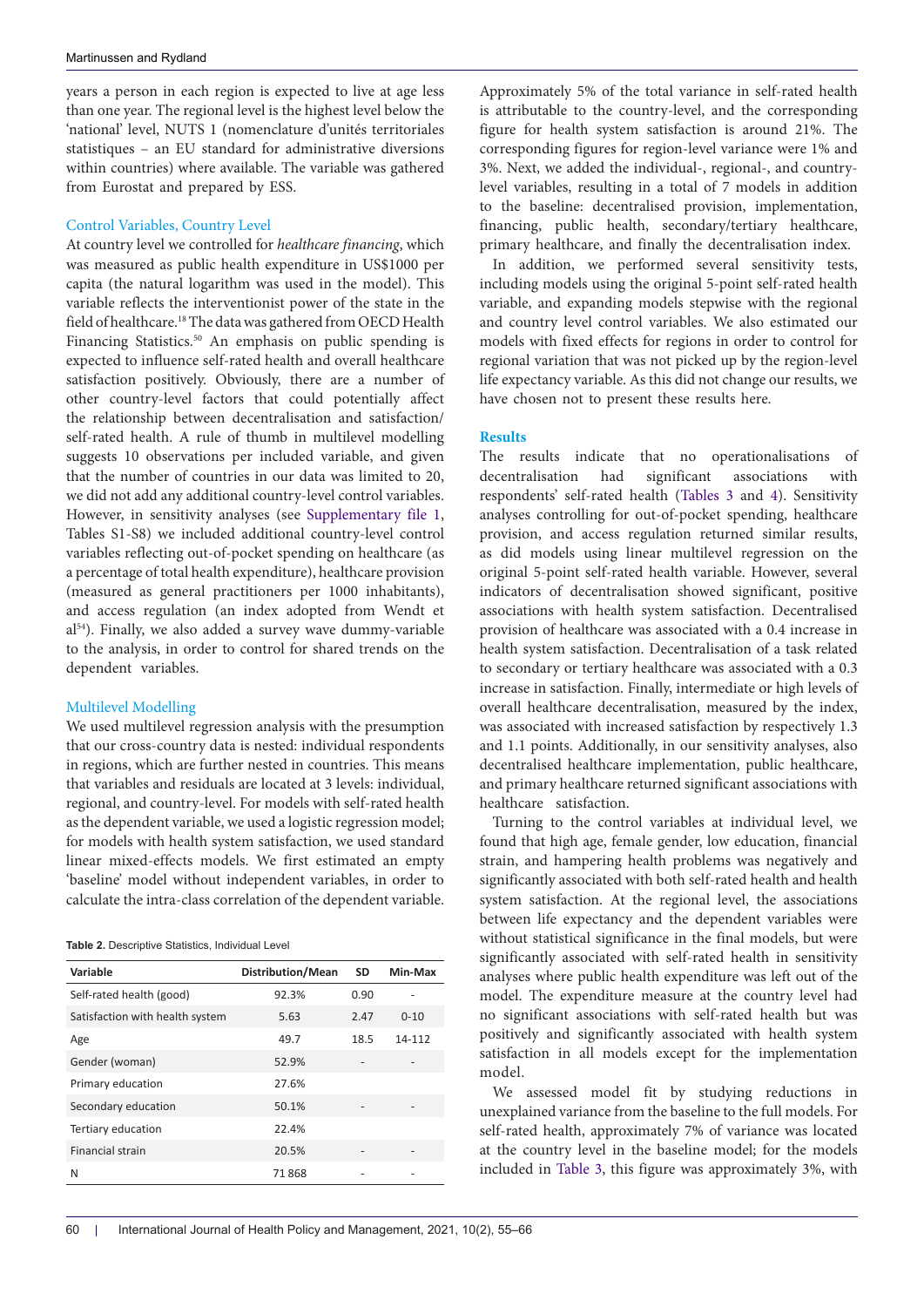#### <span id="page-6-0"></span>**Table 3.** Regression Results, Self-rated Health (Logits)

|                                             | Model 1               | Model 2               | Model 3               | Model 4               | Model 5               | Model 6                | Model 7             |
|---------------------------------------------|-----------------------|-----------------------|-----------------------|-----------------------|-----------------------|------------------------|---------------------|
| Age (squared)                               | $0.000194***$         | $0.000194***$         | $0.000193***$         | $0.000193***$         | $0.000194***$         | $0.000193***$          | $0.000194***$       |
|                                             | (0.0000558)           | (0.0000558)           | (0.0000558)           | (0.0000558)           | (0.0000558)           | (0.0000558)            | (0.0000558)         |
| Age (centered)                              | $-0.0673***$          | $-0.0673***$          | $-0.0672***$          | $-0.0673***$          | $-0.0673***$          | $-0.0672***$           | $-0.0673***$        |
|                                             | (0.00527)             | (0.00527)             | (0.00526)             | (0.00526)             | (0.00527)             | (0.00527)              | (0.00526)           |
| Gender (woman)                              | $-0.166$ **           | $-0.166$ **           | $-0.166$ **           | $-0.166$ **           | $-0.166$ **           | $-0.166$ **            | $-0.166$ **         |
|                                             | (0.0541)              | (0.0541)              | (0.0541)              | (0.0541)              | (0.0541)              | (0.0541)               | (0.0541)            |
| Primary education                           | $-0.829***$           | $-0.829***$           | $-0.828***$           | $-0.828***$           | $-0.829***$           | $-0.829***$            | $-0.829***$         |
|                                             | (0.0655)              | (0.0656)              | (0.0655)              | (0.0658)              | (0.0657)              | (0.0655)               | (0.0657)            |
| Secondary education                         | $-0.450***$           | $-0.450***$           | $-0.450***$           | $-0.451***$           | $-0.450***$           | $-0.450***$            | $-0.450***$         |
|                                             | (0.0639)              | (0.0639)              | (0.0640)              | (0.0640)              | (0.0639)              | (0.0639)               | (0.0639)            |
| Financial strain                            | $-1.145***$           | $-1.145***$           | $-1.145***$           | $-1.145***$           | $-1.145***$           | $-1.145***$            | $-1.145***$         |
|                                             | (0.0693)              | (0.0694)              | (0.0693)              | (0.0694)              | (0.0694)              | (0.0693)               | (0.0694)            |
| Survey wave dummy                           | $-0.0911$             | $-0.0970$             | $-0.0915$             | $-0.0961$             | $-0.0937$             | $-0.0905$              | $-0.0918$           |
| (2016)                                      | (0.0530)              | (0.0541)              | (0.0523)              | (0.0534)              | (0.0530)              | (0.0532)               | (0.0526)            |
| Life expectancy (region)                    | 0.0383                | 0.0412                | 0.0418                | 0.0414                | 0.0408                | 0.0398                 | 0.0399              |
|                                             | (0.0342)              | (0.0325)              | (0.0323)              | (0.0323)              | (0.0327)              | (0.0332)               | (0.0331)            |
| PHE (In)                                    | 0.370                 | 0.454                 | 0.365                 | 0.443                 | 0.404                 | 0.354                  | 0.376               |
|                                             | (0.259)               | (0.303)               | (0.261)               | (0.265)               | (0.265)               | (0.278)                | (0.258)             |
| Decentralisation<br>provision               | $-0.0475$<br>(0.0847) |                       |                       |                       |                       |                        |                     |
| Decentralisation<br>implementation          |                       | $-0.0631$<br>(0.0937) |                       |                       |                       |                        |                     |
| Decentralisation<br>financing               |                       |                       | $-0.0320$<br>(0.0689) |                       |                       |                        |                     |
| Decentralisation public<br>healthcare       |                       |                       |                       | $-0.0921$<br>(0.0740) |                       |                        |                     |
| Decentralisation<br>secondary/tertiary care |                       |                       |                       |                       | $-0.0614$<br>(0.0815) |                        |                     |
| Decentralisation primary<br>care            |                       |                       |                       |                       |                       | $-0.00832$<br>(0.0820) |                     |
| Decentralisation index = 1                  |                       |                       |                       |                       |                       |                        | $-0.168$<br>(0.286) |
| Decentralisation index = 2                  |                       |                       |                       |                       |                       |                        | $-0.217$<br>(0.306) |
| Constant                                    | $-2.468$              | $-3.362$              | $-2.780$              | $-3.245$              | $-2.939$              | $-2.554$               | $-2.637$            |
|                                             | (1.631)               | (2.096)               | (1.799)               | (1.705)               | (1.784)               | (1.807)                | (1.620)             |
| Country-level variance                      | $0.122**$             | $0.122$ **            | $0.123***$            | $0.116***$            | $0.121$ **            | $0.124**$              | $0.121$ **          |
|                                             | (0.0438)              | (0.0410)              | (0.0471)              | (0.0423)              | (0.0431)              | (0.0463)               | (0.0446)            |
| Region-level variance                       | $0.0382**$            | $0.0383**$            | 0.0383**              | $0.0382**$            | $0.0383**$            | $0.0383**$             | $0.0383**$          |
|                                             | (0.0129)              | (0.0129)              | (0.0128)              | (0.0129)              | (0.0129)              | (0.0129)               | (0.0129)            |
| N                                           | 71868                 | 71868                 | 71868                 | 71868                 | 71868                 | 71868                  | 71868               |

Abbreviation: PHE, public health expenditure in US\$1000 per capita. Standard errors in parentheses. <sup>+</sup> *P*< .1 \* *P*< .05, \*\* *P*< .01, \*\*\* *P*< .001.

that reducing country-level variance by 4 percentage points or approximately 55%. The different decentralisation models all returned similar variance reductions. For health system satisfaction, the baseline model showed 21% country level variation; this was reduced to between 8% and 12% by the included models. Model 1 and Model 7, with decentralised provision and the decentralisation index as main explanatory variables, showed the highest reductions in country-level variance, with the latter model reducing variance with approximately 60%. The reduction in region-level variance was not substantial in the models which included the life expectancy variable.

### **Discussion**

Our study used the most recent data available on European

countries, including 70 000 respondents from 20 countries, to investigate the association between allocation of authority in health policy and health system performance and outcomes. While many earlier studies, in particular of health outcomes, have measured decentralisation only in fiscal terms, we employed indicators that reflect several political dimensions of healthcare decentralisation. Focusing only on the fiscal aspect of decentralisation is likely to provide a misleading picture of the real level of autonomy in policy-making of sub national tiers of government. The decentralisation index used here, developed by Adolph et al,<sup>7</sup> reflects the autonomy in health policy enjoyed by lower levels of government by capturing the allocation of responsibility for key healthcare policy tasks and policy areas. As outcome measures we employed 2 indicators that have not earlier been tested in the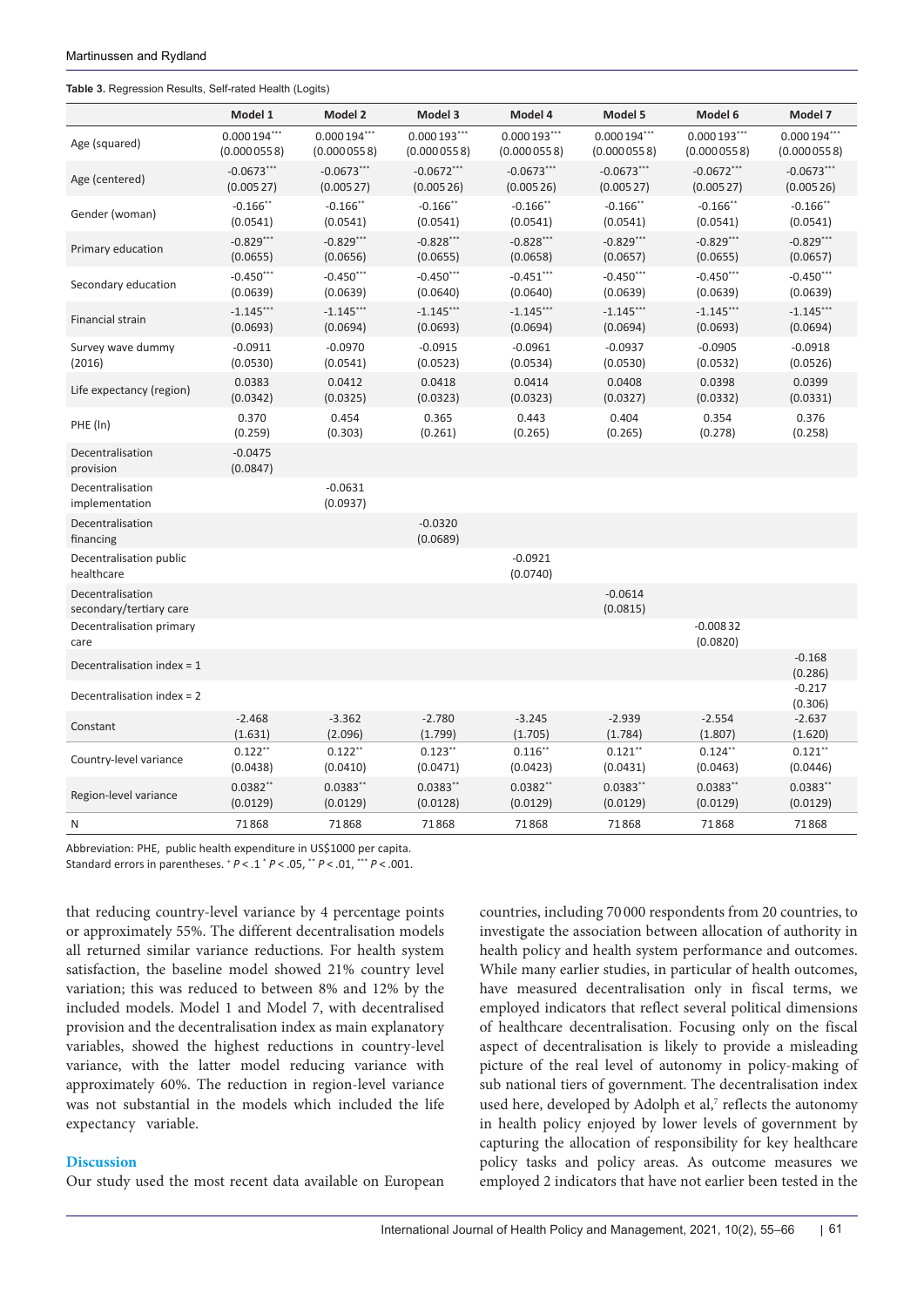<span id="page-7-0"></span>**Table 4.** Regression Results, Health System Satisfaction

|                                                | Model 1                     | Model 2                      | Model 3                    | Model 4                     | Model 5                     | Model 6                    | Model 7                          |
|------------------------------------------------|-----------------------------|------------------------------|----------------------------|-----------------------------|-----------------------------|----------------------------|----------------------------------|
| Age (squared)                                  | 0.000 752***<br>(0.0000627) | $0.000752***$<br>(0.0000627) | 0.000752***<br>(0.0000627) | 0.000 752***<br>(0.0000627) | 0.000 752***<br>(0.0000628) | 0.000752***<br>(0.0000627) | 0.000752***<br>(0.0000627)       |
| Age (centered)                                 | $-0.0765***$<br>(0.00658)   | $-0.0766***$<br>(0.00658)    | $-0.0766$ ***<br>(0.00658) | $-0.0766***$<br>(0.00658)   | $-0.0766***$<br>(0.00658)   | $-0.0766***$<br>(0.00658)  | $-0.0765***$<br>(0.00657)        |
| Gender (woman)                                 | $-0.236***$<br>(0.0436)     | $-0.236***$<br>(0.0436)      | $-0.236***$<br>(0.0436)    | $-0.236***$<br>(0.0436)     | $-0.236***$<br>(0.0436)     | $-0.236***$<br>(0.0436)    | $-0.236***$<br>(0.0436)          |
| Primary education                              | $-0.122$<br>(0.0804)        | $-0.122$<br>(0.0804)         | $-0.122$<br>(0.0805)       | $-0.122$<br>(0.0805)        | $-0.122$<br>(0.0804)        | $-0.122$<br>(0.0804)       | $-0.122$<br>(0.0804)             |
| Secondary education                            | $-0.257***$<br>(0.0406)     | $-0.257***$<br>(0.0405)      | $-0.257***$<br>(0.0405)    | $-0.257***$<br>(0.0405)     | $-0.257***$<br>(0.0406)     | $-0.257***$<br>(0.0406)    | $-0.257***$<br>(0.0405)          |
| Financial strain                               | $-0.513***$<br>(0.0495)     | $-0.513***$<br>(0.0494)      | $-0.513***$<br>(0.0495)    | $-0.513***$<br>(0.0494)     | $-0.513***$<br>(0.0494)     | $-0.513***$<br>(0.0495)    | $-0.513***$<br>(0.0495)          |
| Survey wave dummy<br>(2016)                    | 0.0382<br>(0.0922)          | 0.0638<br>(0.0985)           | 0.0358<br>(0.0954)         | 0.0440<br>(0.0984)          | 0.0492<br>(0.0935)          | 0.0439<br>(0.0943)         | 0.0329<br>(0.0938)               |
| Life expectancy<br>(region)                    | $-0.00600$<br>(0.0387)      | $-0.0126$<br>(0.0409)        | $-0.00750$<br>(0.0401)     | $-0.00878$<br>(0.0406)      | $-0.0105$<br>(0.0396)       | $-0.00983$<br>(0.0399)     | 0.0000460<br>(0.0383)            |
| PHE (In)                                       | $1.184*$<br>(0.490)         | 0.769<br>(0.687)             | $1.229*$<br>(0.578)        | $1.095+$<br>(0.622)         | $1.009+$<br>(0.574)         | $1.097+$<br>(0.600)        | $1.259*$<br>(0.519)              |
| Decentralisation<br>provision                  | $0.367*$<br>(0.160)         |                              |                            |                             |                             |                            |                                  |
| Decentralisation<br>implementation             |                             | 0.341(0.212)                 |                            |                             |                             |                            |                                  |
| Decentralisation<br>financing                  |                             |                              | 0.0289(0.143)              |                             |                             |                            |                                  |
| Decentralisation public<br>healthcare          |                             |                              |                            | 0.171(0.213)                |                             |                            |                                  |
| Decentralisation<br>secondary/tertiary<br>care |                             |                              |                            |                             | $0.328 + (0.188)$           |                            |                                  |
| Decentralisation<br>primary care               |                             |                              |                            |                             |                             | 0.225(0.188)               |                                  |
| Decentralisation index<br>$= 1$                |                             |                              |                            |                             |                             |                            | $1.273**$<br>(0.477)             |
| Decentralisation index<br>$= 2$                |                             |                              |                            |                             |                             |                            | $1.078*$<br>(0.528)              |
| Constant                                       | $-5.696$<br>(2.929)         | $-1.676$<br>(5.328)          | $-5.188$<br>(4.021)        | $-4.268$<br>(4.470)         | $-3.702$<br>(3.846)         | $-4.264$<br>(4.153)        | $-7.022$ <sup>*</sup><br>(3.201) |
| Country-level variance                         | 0.484                       | 0.535                        | 0.636                      | 0.617                       | 0.539                       | 0.590                      | 0.441                            |
| Region-level variance                          | 0.175                       | 0.175                        | 0.175                      | 0.175                       | 0.175                       | 0.175                      | 0.175                            |
| N                                              | 71 454                      | 71 454                       | 71454                      | 71454                       | 71454                       | 71454                      | 71454                            |

Abbreviation: PHE, public health expenditure in US\$1000 per capita. Standard errors in parentheses. <sup>+</sup> *P*< .1 \* *P*< .05, \*\* *P*< .01, \*\*\* *P*< .001.

context of decentralisation: self-rated health and evaluation of health services. We present mixed evidence for the case of political decentralisation in healthcare. The results indicate that decentralisation has a positive and significant association with health system satisfaction, but not with self-rated health. Our findings thus only partially corroborate the earlier studies of decentralisation that has employed fiscal measures: although far from conclusive, they generally seem to lend support to the argument of fiscally decentralised health systems.1,32

Ironically, the arguments used to promote decentralisation are also the same put forward by the centralisers. The supporters of centralisation maintain that it will achieve allocative efficiency, allowing for the distribution of funds across a national population according to need, and benefit from economies of scale.55 This argument against political decentralisation rests on an economic perspective, focusing on the inefficiency and duplication of having multiple small service providers. Decentralisation may increase overall costs if it leads to the creation of an additional layer of administrative governance. Furthermore, spreading the decision capacity to several decentralised units may create problems in coordinating these units, and planning of investments and development of treatment facilities may consequently become sub-optimal. If steering ambitions from the central level face opposition by strong decentralised units it may also create difficulties in imposing common standards and create transparency.56

A central argument made against political decentralisation on democratic grounds focuses on the degree of inequity that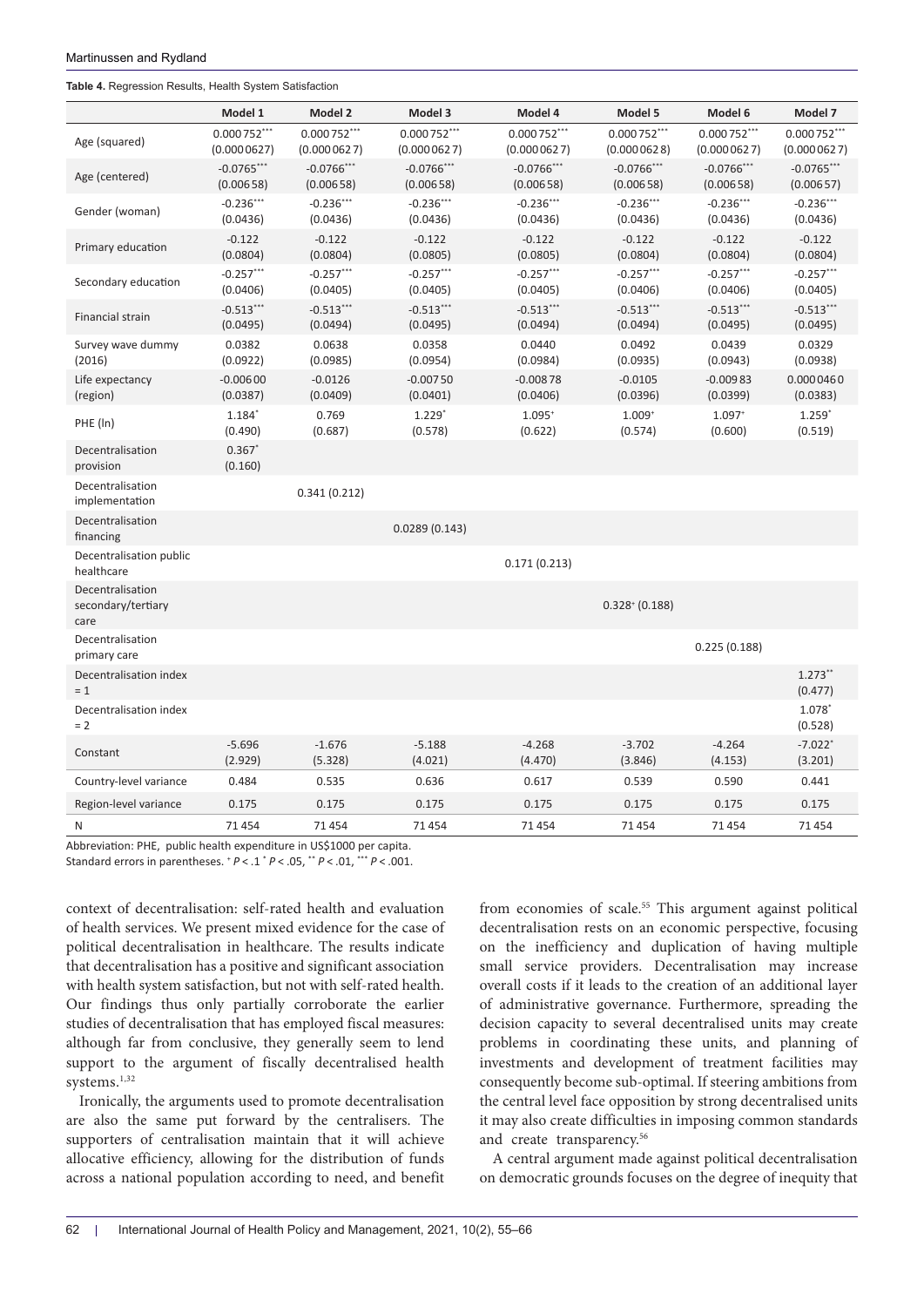can accompany variation in service provision. Since health services tend to cost more in remote and sparsely populated areas, equity issues may arise in relation to decentralisation, especially if decentralisation of financing is involved. Furthermore, inequity in access could increase or decrease because of local decision-makers' choice of resource use, even if financing is distributed equitably. Inequalities between areas may also result from different capacities to use resources efficiently, or local priorities may be at odds with national policy priorities or given local responsibilities.<sup>57</sup> Although the acceptance of local differences is an inherent (but not always explicit) consequence of decentralisation and a requirement for a number of listed benefits (adjusting to local needs, local level experimentation, etc), the occurrence of equity problems often gives rise to public or political pressure for standardisation and equalisation across units. Recentralising can provide better possibilities for setting standards and holding delivery organisations accountable to uniform principles.56 Inequity has been the most frequent concern among the studies reporting negative or ambiguous effects from healthcare decentralisation.57-59 A recent systematic review of the literature concluded that the implications of decentralised governance on health-related equity are varied and depend on pre-existing socio-economic and organisational context, the form of decentralisation implemented and the complementary mechanisms implemented alongside decentralisation.<sup>60</sup>

Considering that the most appropriate level for the decentralisation of health policy is still an important unresolved issue in the research literature, it is surprising that so little attention has been paid to the evaluation of decentralisation in European healthcare systems.1,32 Despite its widespread adoption, decentralisation has not been well defined neither conceptually nor organisationally. Rather than representing a single strategy, decentralisation is instead a wide umbrella under which many different, often conflicting theories and approaches can be found. Many of the promises of decentralisation have therefore proven difficult to materialise, and the idea of decentralisation has thus spread across countries without much empirical evidence. This is similar with many areas of health policy, where it often has been more the case of the transfer of an idea or label rather than the transfer of substantial knowledge or reform. This underscores the importance of distinguishing between different types of decentralisation when addressing this concept: by calling everything that reduces the power of the central state for "decentralisation," we risk lumping together processes with distinct political origins and policy consequences.<sup>7</sup> It is this lack of analytic criteria that represents the key challenge in determining the outcome of decentralisation: dimensions such as responsibility, autonomy, power and accountability are difficult to quantify, and fiscal indicators can often be misleading measures of power and authority.<sup>61</sup>

Our study has some possible limitations that should be noted. First, it is important to consider possible artefacts due to cultural differences in European countries. Health expectations may vary according to culture, and direct cultural comparisons of self-rated health outcomes should therefore in general be made with caution. However, the strength of this

study is that all questions are collected from the same survey, asking the same questions with the same period of time.<sup>24</sup>

Secondly, the indicator of health might be sensitive to the cut off point on the health scale. Defining 'fair health' as 'good health' could change the between-country differences, as the category 'fair' may not be strictly comparable between countries. However, sensitivity analyses showed that the results changed only marginally when 'fair' was defined as 'good health.' Moreover, defining 'fair' as 'poor health' has become more or less the standard procedure within social epidemiology and we have mainly done this for comparable reasons.24

A third limitation is the problem of omitted variables. Obviously, both health status and health services satisfaction are related to many other factors that are not accounted for in our analyses. One evident example is the social determinants of health; ie, the conditions in which people are born, grow, live, work and age, and which are shaped by the distribution of money, power and resources at global, national and local levels.62 Our model controls for key socio-economic status indicators at the individual level and for life expectancy at the regional level, which may indirectly capture some of the impact of socio-economic determinants of health. We also estimated fixed effects-models with dummy variables included for regions for each country, which picks up regional variation not explained in our model that could potentially reflect social determinants, but this did not change the results. A study of decentralisation and health system performance and outcomes should include better controls for aspects such as housing, economic and social relationships, education, employment and work conditions, and the next step would be to gather such information to include in future analyses. Our model also lacks important regional health system characteristics that could influence perceived health status and health services quality, such as regional financing, private provision, waiting times and organisational solutions. Some of this variation would be picked up by the fixed effects approach, but a more detailed way of specifying these characteristics would off course be desired.

Finally, and needless to say, the complex nature of decentralisation is difficult to capture in a quantitative study. There are numerous contextual factors that affect health system reforms such as decentralisation, and the impact of these changes therefore results from the dynamic interaction of multiple subsystems.63 Our indicator of decentralisation does not allow us to distinguish between different types of decentralisation, such as for instance deconcentration, delegation and devolution. However, the measure of Adolph et al<sup>7</sup> was specifically developed to capture the allocation of authority in European health policy, and is therefore a natural starting point when seeking to investigate decentralisation in the context of European health system performance and outcomes. Some may argue that alternative indicators are better to classify and measure decentralisation. One possible approach would be to employ the "decision space" approach introduced by Bossert,<sup>64</sup> which is gaining increasing popularity. Decision space is defined as the range of effective choice that is allowed by the central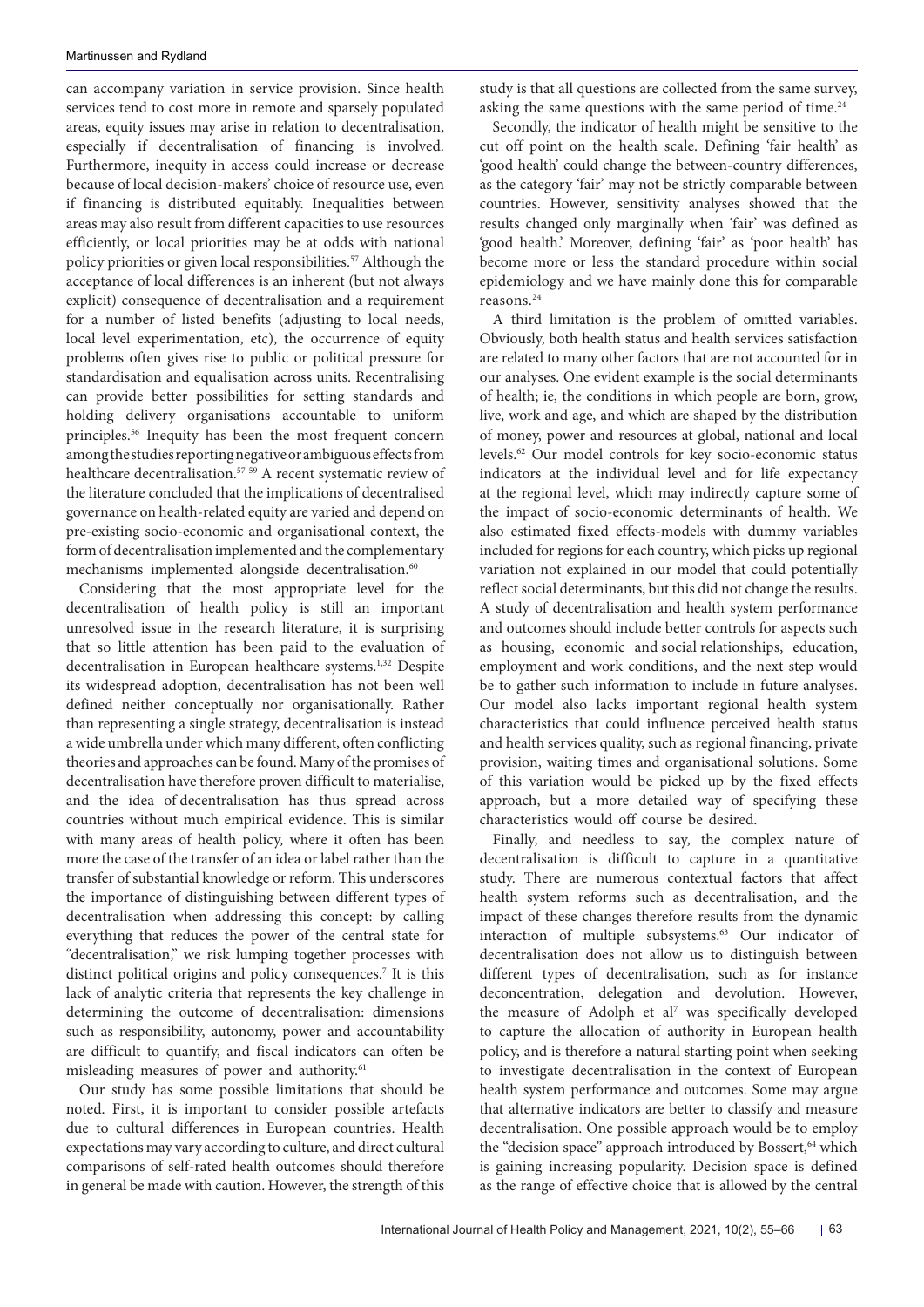authorities (the principal) to be utilised by local authorities (the agents). The framework was introduced for developing countries, and has consequently – with some exceptions $65$ – so far been restricted to analyses of such countries,<sup>66</sup> but future studies could look into the possibilities of adapting it to cross-national comparisons of European countries. Ideally, a measure of decentralisation could also take into account the process of which decentralisation was implemented, since top-down approaches of decentralisation may be less successful, especially if regions were not looking forward to manage the health system, and if they lack the financial and human resources to manage them effectively.

#### **Conclusion**

The concept of decentralisation has emerged as a cornerstone of health policy reforms in many European countries. $2-4$ To date, the relationship between decentralisation and health system performance and outcomes has not been investigated in European countries using cross-national data. The existing evidence has therefore been insufficient to draw firm conclusions about whether countries with more decentralised healthcare systems have better health outcomes and performance. Our study represents the first attempt to test the impact of decentralisation in European health systems on health status and patient satisfaction, but fails to provide clear support for decentralised health systems. While decentralisation in theory may lead to higher equity, efficiency, quality, access to healthcare services, and thereby better population health, it has proven difficult to materialise many of these promises. There is consequently a need for more empirical studies to document the likely effects of decentralisation in healthcare, in order to guide decisionmakers towards policy choices that are appropriate. The main explanatory variables in our study are located at the country level, generated and conceptualised based on classifications from the decentralisation literature.7 Subsequently, the variance of these key variables is low, and by being limited to European healthcare systems, we are unable to include any further control variables at the country level. However, we argue that this study represents a novel point of departure for investigating the effect of healthcare decentralisation, using the best data available for this purpose. Future research would be enhanced by utilising richer country-level decentralisation data in a multilevel framework. New studies based on other data sources that are better able to account for important regional, provider and health system factors, the social determinants of health, and the timing and style of decentralisation reforms might well end up with different conclusions.

#### **Ethical issues**

This study was exempted from the requirement for approval by the responsible ethics committee because it was a retrospective study of anonymised population surveys.

#### **Competing interests**

Authors declare that they have no competing interests.

#### **Authors' contributions**

HTR had the main responsibility for the data analyses, both authors contributed

in writing the manuscript.

#### **Endnotes**

<span id="page-9-0"></span>[1] The HiT-profiles can be accessed here: [http://www.euro.who.int/en/about](http://www.euro.who.int/en/about-us/partners/observatory/publications/health-system-reviews-hits)[us/partners/observatory/publications/health-system-reviews-hits](http://www.euro.who.int/en/about-us/partners/observatory/publications/health-system-reviews-hits).

<span id="page-9-1"></span>[2] We also estimated models with household income (decentiles) instead of the financial strain-variable, and got similar results. Regardless, the decentralisation variables at country level remained unchanged. Cross tabulations show a close correspondence between household income and financial strain, but N drops quite drastically when using the former.

#### **Supplementary files**

<span id="page-9-2"></span>[Supplementary file 1](http://www.ijhpm.com/data/ijhpm/news/Martinussen-Supple-File-1-IJHPM.pdf) contains Tables S1-S8.

#### **References**

- 1. Jiménez-Rubio D. Is fiscal decentralisation good for your health? Evidence from a panel of OECD countries. HEDG Working paper 10/30. <https://ideas.repec.org/p/yor/hectdg/10-30.html>. Published 2010.
- 2. Saltman RB, Bankauskaite V. Conceptualizing decentralization in European health systems: a functional perspective. *Health Econ Policy Law.* 2006;1(Pt 2):127-147. doi:[10.1017/s1744133105001209](https://doi.org/10.1017/s1744133105001209)
- 3. Saltman RB, Figueras J. *European Health Care Reform: Analysis of Current Strategies*. Copenhagen: World Health Organization, Regional Office for Europe; 1997.
- Saltman RB, Figueras J. Analyzing the evidence on European health care reforms: experience in western European health care systems suggests lessons for reform in the United States, according to a major international comparison by the World Health Organization. *Health Aff (Millwood).* 1998;17(2):85-108. doi:[10.1377/hlthaff.17.2.85](https://doi.org/10.1377/hlthaff.17.2.85)
- 5. Dwicaksono A, Fox AM. Does decentralization improve health system performance and outcomes in low-and middle-income countries? a systematic review of evidence from quantitative studies. *Milbank Q.* 2018;96(2):323-368. doi:[10.1111/1468-0009.12327](https://doi.org/10.1111/1468-0009.12327)
- 6. Cobos Muñoz D, Merino Amador P, Monzon Llamas L, Martinez Hernandez D, Santos Sancho JM. Decentralization of health systems in low and middle income countries: a systematic review. *Int J Public Health.* 2017;62(2):219-229. doi[:10.1007/s00038-016-](https://doi.org/10.1007/s00038-016-0872-2) [0872-2](https://doi.org/10.1007/s00038-016-0872-2)
- 7. Adolph C, Greer SL, Massard da Fonseca E. Allocation of authority in European health policy. *Soc Sci Med.* 2012;75(9):1595-1603. doi:[10.1016/j.socscimed.2012.05.041](https://doi.org/10.1016/j.socscimed.2012.05.041)
- 8. Bhatia M, Rannan-Eliya R, Somanathan A, Huq MN, Pande BR, Chuluunzagd B. Public views of health system issues in four Asian countries. *Health Aff (Millwood).* 2009;28(4):1067-1077.
- 9. Blendon RJ, Kim M, Benson JM. The public versus the World Health Organization on health system performance. *Health Aff (Millwood).*  2001;20(3):10-20. doi:[10.1377/hlthaff.20.3.10](https://doi.org/10.1377/hlthaff.20.3.10)
- 10. Munro N, Duckett J. Explaining public satisfaction with health-care systems: findings from a nationwide survey in China. *Health Expect.*  2016;19(3):654-666. doi:[10.1111/hex.12429](https://doi.org/10.1111/hex.12429)
- 11. Busse R, Valentine N, Lessof S, Prasad A, van Ginneken E. Being responsive to citizens' expectations: the role of health services in responsiveness and satisfaction. In: McKee M, Figueras J, eds. *Health Systems, Health, Wealth and Societal Well-being: Assessing the Case for Investing in Health Systems*. Maidenhead: Open University Press; 2011:175-208.
- 12. Bleich SN, Özaltin E, Murray CK. How does satisfaction with the health-care system relate to patient experience? *Bull World Health Organ.* 2009;87(4):271-278. doi[:10.2471/blt.07.050401](https://doi.org/10.2471/blt.07.050401)
- 13. Papanicolas I, Cylus J, Smith PC. An analysis of survey data from eleven countries finds that 'satisfaction' with health system performance means many things. *Health Aff (Millwood).* 2013;32(4):734-742. doi[:10.1377/hlthaff.2012.1338](https://doi.org/10.1377/hlthaff.2012.1338)
- 14. Borisova LV, Martinussen PE, Rydland HT, Stornes P, Eikemo TA. Public evaluation of health services across 21 European countries: the role of culture. *Scand J Public Health.* 2017;45(2):132-139. doi:[10.1177/1403494816685920](https://doi.org/10.1177/1403494816685920)
- 15. Footman K, Roberts B, Mills A, Richardson E, McKee M. Public satisfaction as a measure of health system performance: a study of nine countries in the former Soviet Union. *Health Policy*. 2013;112(1-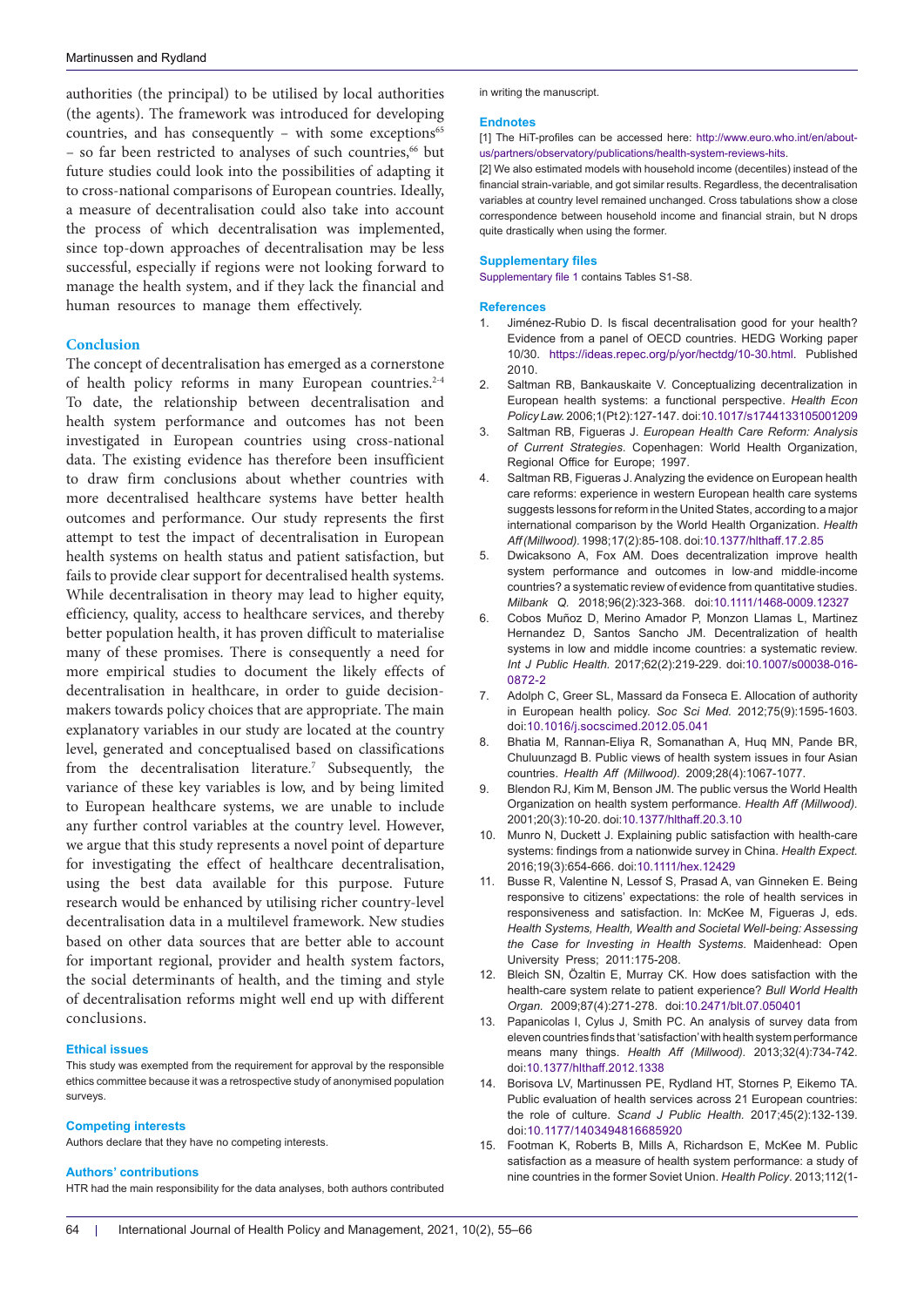2):62-69. doi:[10.1016/j.healthpol.2013.03.004](https://doi.org/10.1016/j.healthpol.2013.03.004)

- 16. Munro N, Duckett J. Explaining public satisfaction with health-care systems: findings from a nationwide survey in China. *Health Expect.*  2016;19(3):654-666. doi[:10.1111/hex.12429](https://doi.org/10.1111/hex.12429)
- 17. Papanicolas I, Cylus J, Smith PC. An analysis of survey data from eleven countries finds that 'satisfaction' with health system performance means many things. *Health Aff (Millwood).* 2013;32(4):734-742. doi:[10.1377/hlthaff.2012.1338](https://doi.org/10.1377/hlthaff.2012.1338)
- 18. Wendt C, Kohl J, Mischke M, Pfeifer M. How do Europeans perceive their healthcare system? patterns of satisfaction and preference for state involvement in the field of healthcare. *Eur Sociol Rev.*  2009;26(2):177-192. doi:[10.1093/esr/jcp014](https://doi.org/10.1093/esr/jcp014)
- 19. Falconer J, Quesnel-Vallée A. Pathway from poor self-rated health to mortality: explanatory power of disease diagnosis. *Soc Sci Med.*  2017;190:227-236. doi[:10.1016/j.socscimed.2017.08.008](https://doi.org/10.1016/j.socscimed.2017.08.008)
- 20. Au N, Johnston DW. Self-assessed health: what does it mean and what does it hide? *Soc Sci Med*. 2014;121:21-28. doi:[10.1016/j.](https://doi.org/10.1016/j.socscimed.2014.10.007) [socscimed.2014.10.007](https://doi.org/10.1016/j.socscimed.2014.10.007)
- 21. Dalstra JA, Kunst AE, Borrell C, et al. Socioeconomic differences in the prevalence of common chronic diseases: an overview of eight European countries. *Int J Epidemiol*. 2005;34(2):316-326. doi:[10.1093/ije/dyh386](https://doi.org/10.1093/ije/dyh386)
- 22. Idler EL, Benyamini Y. Self-rated health and mortality: a review of twenty-seven community studies. *J Health Soc Behav.*  1997;38(1):21-37.
- 23. Bombak AE. Self-rated health and public health: a critical perspective. *Front Public Health*. 2013;1:15. doi:[10.3389/fpubh.2013.00015](https://doi.org/10.3389/fpubh.2013.00015)
- 24. Eikemo TA, Bambra C, Judge K, Ringdal K. Welfare state regimes and differences in self-perceived health in Europe: a multilevel analysis. *Soc Sci Med.* 2008;66(11):2281-2295. doi:[10.1016/j.](https://doi.org/10.1016/j.socscimed.2008.01.022) [socscimed.2008.01.022](https://doi.org/10.1016/j.socscimed.2008.01.022)
- 25. Bennett IM, Chen J, Soroui JS, White S. The contribution of health literacy to disparities in self-rated health status and preventive health behaviors in older adults. *Ann Fam Med.* 2009;7(3):204-211. doi[:10.1370/afm.940](https://doi.org/10.1370/afm.940)
- van der Wel KA, Saltkjel T, Chen WH, Dahl E, Halvorsen K. European health inequality through the 'Great Recession': social policy matters. *Sociol Health Illn.* 2018;40(4):750-768. doi:[10.1111/1467-](https://doi.org/10.1111/1467-9566.12723) [9566.12723](https://doi.org/10.1111/1467-9566.12723)
- 27. Delaruelle K, Buffel V, Bracke P. The reversal of the gender gap in education: what does it mean for gender differences in the relationship between education and health. *Eur Sociol Rev.*  2018;34(6):629-644. doi:[10.1093/esr/jcy032](https://doi.org/10.1093/esr/jcy032)
- 28. Delaruelle K, van de Werfhorst H, Bracke P. Do comprehensive school reforms impact the health of early school leavers? results of a comparative difference-in-difference design. *Soc Sci Med.*  2019;239:112542. doi[:10.1016/j.socscimed.2019.112542](https://doi.org/10.1016/j.socscimed.2019.112542)
- 29. Oates WE. *Fiscal Federalism*. New York: Harcourt Brace Jovanovich; 1972.
- 30. Gravelle H. *A Comment on Weale's Paper from an Economic Perspectiv*e. London: Health Equity Network; 2003:59-65.
- 31. Khaleghian P. *Decentralization and Public Services: The Case of Immunization.* Washington, DC: The World Bank; 2003.
- 32. Rubio DJ. The impact of decentralization of health services on health outcomes: evidence from Canada. *Appl Econ.* 2011;43(26):3907- 3917. doi[:10.1080/00036841003742579](https://doi.org/10.1080/00036841003742579  )
- 33. Saltman RB, Bankauskaite V, Vrangbæk K. *Decentralization in Health Care: Strategies and Outcomes*. Maidenhead: McGraw-Hill, Open University Press; 2007.
- 34. Habibi N, Huang C, Miranda D, et al. *Decentralization in Argentina.*  New Haven, CT: Yale University, Economic Growth Center; 2001.
- 35. Yee E. The effects of fiscal decentralization on health care in China. *University Avenue Undergraduate Journal of Economics.*  2001;5(1):5.
- 36. Jin Y, Sun R. Does fiscal decentralization improve healthcare outcomes? empirical evidence from China. *Public Finance and Management.* 2011;11(3):234-261.
- 37. Asfaw A, Frohberg K, James KS, Jütting J. Fiscal decentralization and infant mortality: empirical evidence from rural India. *J Dev Areas.* 2007;41(1):17-35.
- 38. Samadi AH, Keshtkaran A, Kavosi Z, Vahedi S. The effect of fiscal

decentralization on under-five mortality in Iran: a panel data analysis. *Int J Health Policy Manag.* 2013;1(4):301-306. doi:[10.15171/](https://doi.org/10.15171/ijhpm.2013.60) [ijhpm.2013.60](https://doi.org/10.15171/ijhpm.2013.60)

- 39. Cantarero D, Pascual M. Analysing the impact of fiscal decentralization on health outcomes: empirical evidence from Spain. *Appl Econ Lett.*  2008;15(2):109-111.  doi:[10.1080/13504850600770913](https://doi.org/10.1080/13504850600770913)
- 40. Robalino DA, Picazo OF, Voetberg A. *Does Fiscal Decentralization Improve Health Outcomes? Evidence from a Cross-Country Analysis.* Washington: The World Bank; 2001.
- 41. Hodge A, Firth S, Jimenez-Soto E, Trisnantoro L. Linkages between decentralisation and inequalities in neonatal health: evidence from Indonesia. *J Dev Stud*. 2015;51(12):1634-1652. doi[:10.1080/00220](https://doi.org/10.1080/00220388.2015.1081172) [388.2015.1081172](https://doi.org/10.1080/00220388.2015.1081172)
- 42. Kengia JT, Igarashi I, Kawabuchi K. Effectiveness of health sector reforms in reducing disparities in utilization of skilled birth attendants in Tanzania. *Tohoku J Exp Med.* 2013;230(4):241-253. doi[:10.1620/](https://doi.org/10.1620/tjem.230.241) tiem 230.241
- 43. Vargas Bustamante A. The tradeoff between centralized and decentralized health services: evidence from rural areas in Mexico. *Soc Sci Med.* 2010;71(5):925-934. doi[:10.1016/j.](https://doi.org/10.1016/j.socscimed.2010.05.022) [socscimed.2010.05.022](https://doi.org/10.1016/j.socscimed.2010.05.022)
- 44. Khaleghian P. Decentralization and public services: the case of immunization. *Soc Sci Med.* 2004;59(1):163-183. doi[:10.1016/j.](https://doi.org/10.1016/j.socscimed.2003.10.013) [socscimed.2003.10.013](https://doi.org/10.1016/j.socscimed.2003.10.013)
- 45. Kruse I, Pradhan M, Sparrow R. Marginal benefit incidence of public health spending: evidence from Indonesian subnational data. *J Health Econ.* 2012;31(1):147-157. doi[:10.1016/j.](https://doi.org/10.1016/j.jhealeco.2011.09.003) [jhealeco.2011.09.003](https://doi.org/10.1016/j.jhealeco.2011.09.003)
- 46. Maharani A, Tampubolon G. Has decentralisation affected child immunisation status in Indonesia? *Glob Health Action.* 2014;7:24913. doi:[10.3402/gha.v7.24913](https://doi.org/10.3402/gha.v7.24913)
- 47. Faguet JP, Sánchez F. Decentralization and access to social services in Colombia. *Public Choice.* 2014;160(1-2):227-249.
- 48. European Social Survey. European Social Survey Cumulative File, ESS 7-82016. <https://www.europeansocialsurvey.org/>.
- 49. Eikemo TA, Bambra C, Huijts T, Fitzgerald R. The first pan-European sociological health inequalities survey of the general population: the European Social Survey rotating module on the social determinants of health. *Eur Sociol Rev.* 2016;33(1):137-153. doi:[10.1093/esr/](https://doi.org/10.1093/esr/jcw019) icw019
- 50. OECD. OECD Health Statistics 2018: Health Care Resources. [http://](http://www.oecd.org/els/health-systems/health-data.htm) [www.oecd.org/els/health-systems/health-data.htm](http://www.oecd.org/els/health-systems/health-data.htm). Published 2018.
- 51. OECD. OECD Health Statistics 2018: Health Expenditure and Financing. [http://www.oecd.org/els/health-systems/health-data.htm.](http://www.oecd.org/els/health-systems/health-data.htm) Published 2018.
- 52. OECD. OECD Regions and Cities Statistics 2018: Subnational Government Expenditure by category. [https://www.oecd-ilibrary.org/](https://www.oecd-ilibrary.org/governance/oecd-regions-and-cities-at-a-glance-2018/subnational-government-expenditure-by-category_reg_cit_glance-2018-42-en) [governance/oecd-regions-and-cities-at-a-glance-2018/subnational](https://www.oecd-ilibrary.org/governance/oecd-regions-and-cities-at-a-glance-2018/subnational-government-expenditure-by-category_reg_cit_glance-2018-42-en)[government-expenditure-by-category\\_reg\\_cit\\_glance-2018-42-en.](https://www.oecd-ilibrary.org/governance/oecd-regions-and-cities-at-a-glance-2018/subnational-government-expenditure-by-category_reg_cit_glance-2018-42-en) Published 2018.
- 53. European Observatory on Health Systems and Policies. Health in Transition series. [http://www.euro.who.int/en/about-us/partners/ob](http://www.euro.who.int/en/about-us/partners/observatory/publications/health-system-reviews-hits)[servatory/publications/health-system-reviews-hits.](http://www.euro.who.int/en/about-us/partners/observatory/publications/health-system-reviews-hits) Published 2017.
- 54. Wendt C. Mapping European healthcare systems: a comparative analysis of financing, service provision and access to healthcare. *J Eur Soc Policy.* 2009;19(5):432-445. doi[:10.1177/0958928709344247](https://doi.org/10.1177/0958928709344247)
- 55. Bremner J. The complexities of decentralization. *Euro Observer.*  2011;13(1):1-3.
- 56. Vrangbæk K. Key factors in assessing decentralization and recentralization in health systems. In: Saltman RB, Bankauskaite V, Vrangbæk K, eds. *Decentralization in Health Care: Strategies and Outcomes.* Maidenhead: McGraw-Hill, Open University Press; 2007:63.
- 57. Koivusalo M, Wyss K, Santana P. Effects of decentralization and recentralization on equity dimensions of health systems. In: Saltman RB, Bankauskaite V, Vrangbæk K, eds. *Decentralization in Health Care: Strategies and Outcomes*. Maidenhead: McGraw-Hill, Open University Press; 2007:189.
- 58. Collins C, Green A. Decentralization and primary health care: some negative implications in developing countries. *Int J Health Serv.*  1994;24(3):459-475. doi:[10.2190/g1xj-px06-1lvd-2fxq](https://doi.org/10.2190/g1xj-px06-1lvd-2fxq)